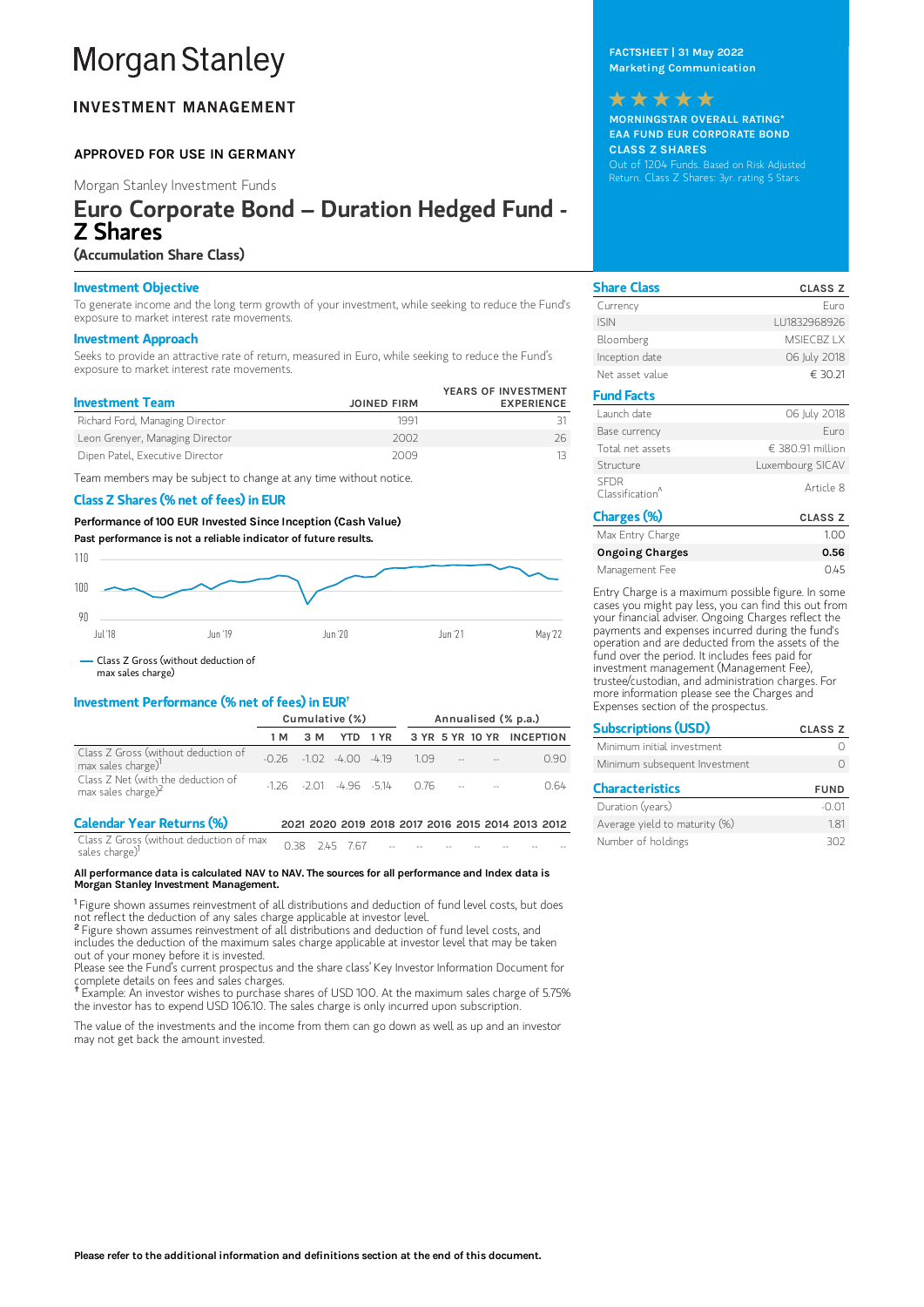Top Countries (% of Total Net Assets)<sup>3</sup> FUND U.S. 15.28 France 12.82 United Kingdom 8.66 Germany 8.64 Spain 6.55 Australia 6.43 Netherlands 5.87

> Switzerland 3.59 Other 23.69 Cash 3.28

Italy 5.19

| Sector Allocation (% of Total Net Assets) <sup>3,4</sup> | <b>PORTFOLIO</b> |
|----------------------------------------------------------|------------------|
| <b>Government Related</b>                                | 8.67             |
| Corporates                                               | 89.99            |
| Industrial                                               | 27.61            |
| Utility                                                  | 8.03             |
| <b>Financial Institutions</b>                            | 5435             |
| Cash & Equivalents                                       | 1.34             |

## **Quality Distribution (% of Total Net Assets)<sup>3,5</sup> FUND** AA 4.34



 $^{\wedge}$  This Fund is classified as an Article 8 product under the Sustainable Finance Disclosure Regulation. Article 8 products are those which promote environmental or social characteristics and which integrate sustainability into the investment process in a binding manner. Before making any decision to invest in the fund mentioned herein, please refer to all the characteristics and objectives of the Fund noted in the current Prospectus and KIID at morganstanleyinvestmentfunds.com.

<sup>3</sup> May not sum to 100% due to the exclusion of other assets and liabilities. <sup>4</sup> For additional information regarding sector classification/definitions please visit www.msci.com/gics and the glossary at www.morganstanley.com/im. <sup>5</sup> Quality distribution data for securities is sourced from Fitch, Moody's and S&P. Where the credit ratings for individual securities differ between the three ratings agencies, the 'highest' rating is applied. The rating of credit default swaps is based on the 'highest' rating of the underlying reference bond. 'Cash' includes investments in short term instruments, including investments in Morgan Stanley liquidity funds.

## Please refer to the Prospectus for full risk disclosures, available at<br>www.morganstanleyinvestmentfunds.com. All data as of 31.05.2022 and subject to change daily.

This is a marketing communication. Applications for shares in the Fund should not be made without first consulting the current Prospectus and the Key Investor Information Document ("KIID"), which are available in English and in the official language of your local jurisdiction at funds.com or free of charge from the Registered Office of Morgan Stanley Investment Funds, European Bank and Business Centre, 6B route de Trèves, L-2633 Senningerberg, R.C.S. Luxemburg B 29 192. A summary of investor rights is available in English at the same website. If the management company of the relevant Fund decides to terminate its arrangement for marketing that Fund in any EEA country where it is registered for sale, it will do so in accordance with the relevant UCITS rules.

#### **DEFINITIONS**

Average yield to maturity measures the annual return on interest-bearing securities. In this it is assumed that they will be held to maturity. This metric includes both the coupon payments received during the term of the security and the repayment of the capital on maturity. Bloomberg stands for 'Bloomberg Global Identifier (BBGID)'. This is a unique 12 digit alphanumerical code designed to enable the identification of securities, such as the Morgan Stanley Investment Funds sub-funds at share class

#### Share Class Z Risk and Reward Profile

| Lower Risk                       |  |  |   |                                   |  | Higher Risk |  |
|----------------------------------|--|--|---|-----------------------------------|--|-------------|--|
|                                  |  |  | 4 | h                                 |  |             |  |
| <b>Potentially Lower Rewards</b> |  |  |   | <b>Potentially Higher Rewards</b> |  |             |  |

The risk and reward category shown is based on historic data.

- Historic figures are only a guide and may not be a reliable indicator of what may happen in the future.
- As such this category may change in the future.
- The higher the category, the greater the potential reward, but also the greater the risk of losing the investment. Category 1 does not indicate a risk free investment.
- The Fund is in this category because it invests in fixed income securities. and the fund's simulated and/or realised return has experienced medium rises and falls historically.
- The Fund may be impacted by movements in the exchange rates between the Fund's currency and the currencies of the Fund's investments.

This rating does not take into account other risk factors which should be considered before investing, these include:

- The value of bonds are likely to decrease if interest rates rise and vice versa. There can be no guarantee that hedging strategies utilised by the Fund to reduce the risk of a movement in interest rates affecting your investment will be successful.
- The value of financial derivative instruments are highly sensitive and may result in losses in excess of the amount invested by the Fund.
- Issuers may not be able to repay their debts, if this happens the value of your investment will decrease. This risk is higher where the fund invests in a bond with a lower credit rating.
- The Fund relies on other parties to fulfill certain services, investments or transactions. If these parties become insolvent, it may expose the Fund to financial loss.
- Sustainability factors can pose risks to investments, for example: impact asset values, increased operational costs.
- There may be an insufficient number of buyers or sellers which may affect the Fund's ability to buy or sell securities.
- Investment in Fixed Income Securities via the China Interbank Bond Market mesument in the amesine securities that the entire interior in containing and liquidity risk.
- Past performance is not a reliable indicator of future results. Returns may increase or decrease as a result of currency fluctuations. The value of investments and the income from them can go down as well as up and investors may lose all or a substantial portion of his or her investment.
- The value of the investments and the income from them will vary and there can be no assurance that the Fund will achieve its investment objectives.
- Investments may be in a variety of currencies and therefore changes in rates of exchange between currencies may cause the value of investments to decrease or increase. Furthermore, the value of investments may be adversely affected by fluctuations in exchange rates between the investor's reference currency and the base currency of the investments.

level, on a Bloomberg Terminal. The Bloomberg Terminal, a system provided by Bloomberg L.P., enables analysts to access and analyse real-time financial market data. Each Bloomberg code starts with the same BBG prefix, followed by nine further characters that we list here in this guide for each share class of each fund. Cash & Equivalents are defined as the value of assets that can be converted into cash immediately. These include commercial paper, open FX transactions, Treasury bills and other short-term instruments. Such instruments are considered cash equivalents because they are deemed liquid and not subject to significant risk of changes in values. Duration is a measure of the sensitivity of the price (the value of principal) of a fixed-income investment to a change in interest rates. Duration is expressed as a number of years. Rising interest rates mean falling bond prices, while declining interest rates mean rising bond prices. ISIN is the international securities identification number (ISIN), a 12 digit code consisting of numbers and letters that distinctly identifies securities. NAV is the Net Asset Value per share of the Fund (NAV), which represents the value of the assets of a fund less its liabilities. Number of holdings provided are a typical range, not a maximum number. The portfolio may exceed this from time to time due to market conditions and outstanding trades.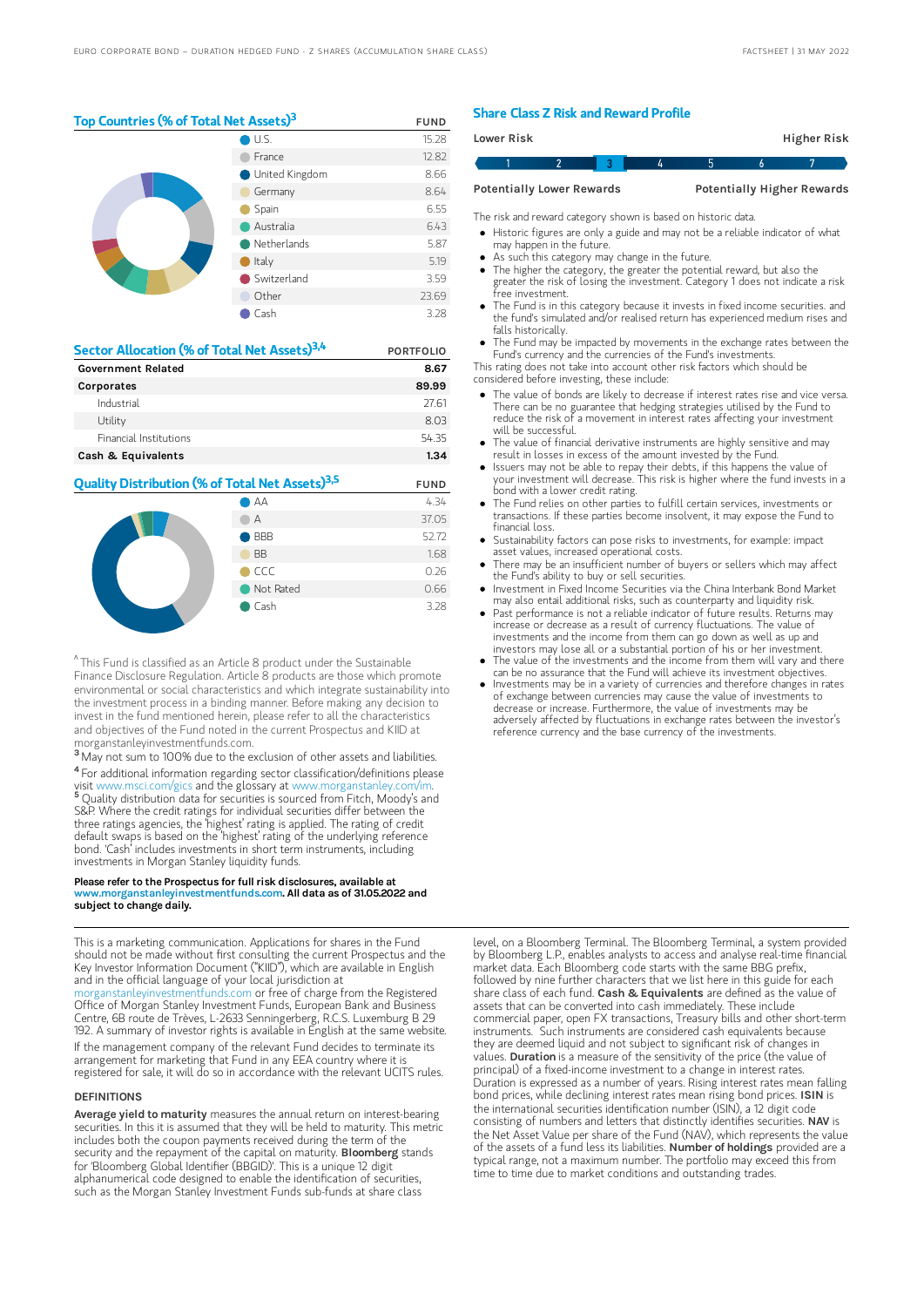#### DISTRIBUTION

This communication is only intended for and will only be distributed to persons resident in jurisdictions where such distribution or availability would not be contrary to local laws or regulations. In particular, the Shares are not for distribution to US persons.

Ireland: MSIM Fund Management (Ireland) Limited. Registered Office: The Observatory, 7-11 Sir John Rogerson's Quay, Dublin 2, DO2 VC42, Ireland. Registered in Ireland as a private company limited by shares under company number 616661. MSIM Fund Management (Ireland) Limited is regulated by the Central Bank of Ireland. United Kingdom: Morgan Stanley Investment Management Limited is authorised and regulated by the Financial Conduct Authority. Registered in England. Registered No. 1981121. Registered Office: 25 Cabot Square, Canary Wharf, London E14 4QA. Dubai: Morgan Stanley Investment Management Limited (Representative Office, Unit Precinct 3-7th Floor-Unit 701 and 702, Level 7, Gate Precinct Building 3, Dubai International Financial Centre, Dubai, 506501, United Arab Emirates. Telephone: +97 (0)14 709 7158). Germany: MSIM Fund Management (Ireland) Limited Niederlassung Deutschland, Grosse Gallusstrasse 18, 60312 Frankfurt am Main, Germany (Gattung: Zweigniederlassung (FDI) gem. §<br>53b KWG). **Italy**: MSIM Fund Management (Ireland)Limited, Milan Branch (Sede Secondaria di Milano) is a branch of MSIM Fund Management (Ireland) Limited, a company registered in Ireland, regulated by the Central Bank of Ireland and whose registered office is at The Observatory, 7-11 Sir John Rogerson's Quay, Dublin 2, D02 VC42, Ireland. MSIM Fund Management (Ireland) Limited Milan Branch (Sede Secondaria di Milano) with seat in Palazzo Serbelloni Corso Venezia, 16 20121 Milano, Italy, is registered in Italy with company number and VAT number 11488280964. The Netherlands: MSIM Fund Management (Ireland) Limited, Rembrandt Tower, 11th Floor Amstelplein 1 1096HA, Netherlands. Telephone: 31 2-0462- 1300. Morgan Stanley Investment Management is a branch office of MSIM Fund Management (Ireland) Limited. MSIM Fund Management (Ireland) Limited is regulated by the Central Bank of Ireland. France: MSIM Fund Management (Ireland) Limited, Paris Branch is a branch of MSIM Fund Management (Ireland) Limited, a company registered in Ireland, regulated by the Central Bank of Ireland and whose registered office is at The Observatory, 7-11 Sir John Rogerson's Quay, Dublin 2, D02 VC42, Ireland. MSIM Fund Management (Ireland) Limited Paris Branch with seat at 61 rue de Monceau 75008 Paris, France, is registered in France with company<br>number 890 071 863 RCS. **Spain:** MSIM Fund Management (Ireland) Limited, Sucursal en España is a branch of MSIM Fund Management (Ireland) Limited, a company registered in Ireland, regulated by the Central Bank of Ireland and whose registered office is at The Observatory, 7-11 Sir John Rogerson's Quay, Dublin 2, D02 VC42, Ireland. MSIM Fund Management (Ireland) Limited, Sucursal en España with seat in Calle Serrano 55, 28006, Madrid, Spain, is registered in Spain with tax identification number W0058820B. Switzerland: Morgan Stanley & Co. International plc, London, Zurich Branch Authorised and regulated by the Eidgenössische Finanzmarktaufsicht ("FINMA"). Registered with the Register of Commerce Zurich CHE-115.415.770. Registered Office: Beethovenstrasse 33, 8002 Zurich, Switzerland, Telephone +41 (0) 44 588 1000. Facsimile Fax: +41(0) 44 588 1074.

Australia: This publication is disseminated in Australia by Morgan Stanley Investment Management (Australia) Pty Limited ACN: 122040037, AFSL No. 314182, which accepts responsibility for its contents. This publication, and any access to it, is intended only for "wholesale clients" within the meaning of the Australian Corporations Act. Hong Kong: This document has been issued by Morgan Stanley Asia Limited for use in Hong Kong and shall only be made available to "professional investors" as defined under the Securities and Futures Ordinance of Hong Kong (Cap 571). The contents of this document have not been reviewed nor approved by any regulatory authority including the Securities and Futures Commission in Hong Kong. Accordingly, save where an exemption is available under the relevant law, this document shall not be issued, circulated, distributed, directed at, or made available to, the public in Hong Kong. Singapore: This publication should not be considered to be the subject of an invitation for subscription or purchase, whether directly or indirectly, to the public or any member of the public in Singapore other than (i) to an institutional investor under section 304 of the Securities and Futures Act, Chapter 289 of Singapore ("SFA"), (ii) to a "relevant person" (which includes an accredited investor) pursuant to section 305 of the SFA, and such distribution is in accordance with the conditions specified in section 305 of the SFA; or (iii) otherwise pursuant to, and in accordance with the conditions of, any other applicable provision of the SFA. In particular, for investment funds that are not authorized or recognized by the MAS, units in such funds are not allowed to be offered to the retail public; any written material issued to persons as aforementioned in connection with an offer is not a prospectus as defined in the SFA and, accordingly, statutory liability under the SFA in relation to the content of prospectuses does not apply, and investors should consider carefully whether the investment is suitable for them. This publication has not been reviewed by the Monetary Authority of Singapore.

#### IMPORTANT INFORMATION

EMEA: This marketing communication has been issued by MSIM Fund Management (Ireland) Limited. MSIM Fund Management (Ireland) Limited is regulated by the Central Bank of Ireland. MSIM Fund Management (Ireland) Limited is incorporated in Ireland as a private company limited by shares with company registration number 616661 and has its registered address at The Observatory, 7-11 Sir John Rogerson's Quay, Dublin 2, D02 VC42, Ireland.

This document contains information relating to the sub-fund ("Fund") of Morgan Stanley Investment Funds, a Luxembourg domiciled Société d'Investissement à Capital Variable. Morgan Stanley Investment Funds (the "Company") is registered in the Grand Duchy of Luxembourg as an undertaking for collective investment pursuant to Part 1 of the Law of 17th December 2010, as amended. The Company is an Undertaking for Collective Investment in Transferable Securities ("UCITS").

Applications for shares in the Fund should not be made without first consulting the current Prospectus, Key Investor Information Document ("KIID"), Annual Report and Semi-Annual Report ("Offering Documents"), or other documents available in your local jurisdiction which is available free of charge from the Registered Office: European Bank and Business Centre, 6B route de Trèves, L-2633 Senningerberg, R.C.S. Luxemburg B 29 192. In addition, all Italian investors should refer to the 'Extended Application Form', and all Hong Kong investors should refer to the 'Additional Information for Hong Kong Investors' section, outlined within the Prospectus. Copies of the Prospectus, KIID, the Articles of Incorporation and the annual and semiannual reports, in German, and further information can be obtained free of charge from the representative in Switzerland. The representative in Switzerland is Carnegie Fund Services S.A., 11, rue du Général-Dufour, 1204 Geneva. The paying agent in Switzerland is Banque Cantonale de Genève, 17, quai de l'Ile, 1204 Geneva. The document has been prepared solely for informational purposes and does not constitute an offer or a recommendation to buy or sell any particular security or to adopt any specific investment strategy.

Any index referred to herein is the intellectual property (including registered trademarks) of the applicable licensor. Any product based on an index is in no way sponsored, endorsed, sold or promoted by the applicable licensor and it shall not have any liability with respect thereto. The Fund is actively managed, and the management of the fund is not constrained by or compared to the composition of the Benchmark.

All investments involve risks, including the possible loss of principal. The material contained herein has not been based on a consideration of any individual client circumstances and is not investment advice, nor should it be construed in any way as tax, accounting, legal or regulatory advice. To that end, investors should seek independent legal and financial advice, including advice as to tax consequences, before making any investment decision.

The use of leverage increases risks, such that a relatively small movement in the value of an investment may result in a disproportionately large movement, unfavourable as well as favourable, in the value of that investment and, in turn, the value of the Fund.

Investment in the Fund concerns the acquisition of units or shares in a fund, and not in a given underlying asset such as building or shares of a company, as these are only the underlying assets owned.

The information contained in this communication is not a research recommendation or 'investment research' and is classified as a 'Marketing Communication' in accordance with the applicable European or Swiss regulation. This means that this marketing communication (a) has not been prepared in accordance with legal requirements designed to promote the independence of investment research (b) is not subject to any prohibition on dealing ahead ofthe dissemination of investment research.

MSIM has not authorised financial intermediaries to use and to distribute this document, unless such use and distribution is made in accordance with applicable law and regulation. MSIM shall not be liable for, and accepts no liability for, the use or misuse of this document by any such financial intermediary. If you are a distributor of the Morgan Stanley Investment Funds, some or all of the funds or shares in individual funds may be available for distribution. Please refer to your sub-distribution agreement for these details before forwarding fund information to your clients.

The whole or any part of this work may not be reproduced, copied or transmitted or any of its contents disclosed to third parties without MSIM's express written consent.

All information contained herein is proprietary and is protected under copyright law.

This document may be translated into other languages. Where such a translation is made this English version remains definitive. If there are any discrepancies between the English version and any version of this document in another language, the English version shall prevail.